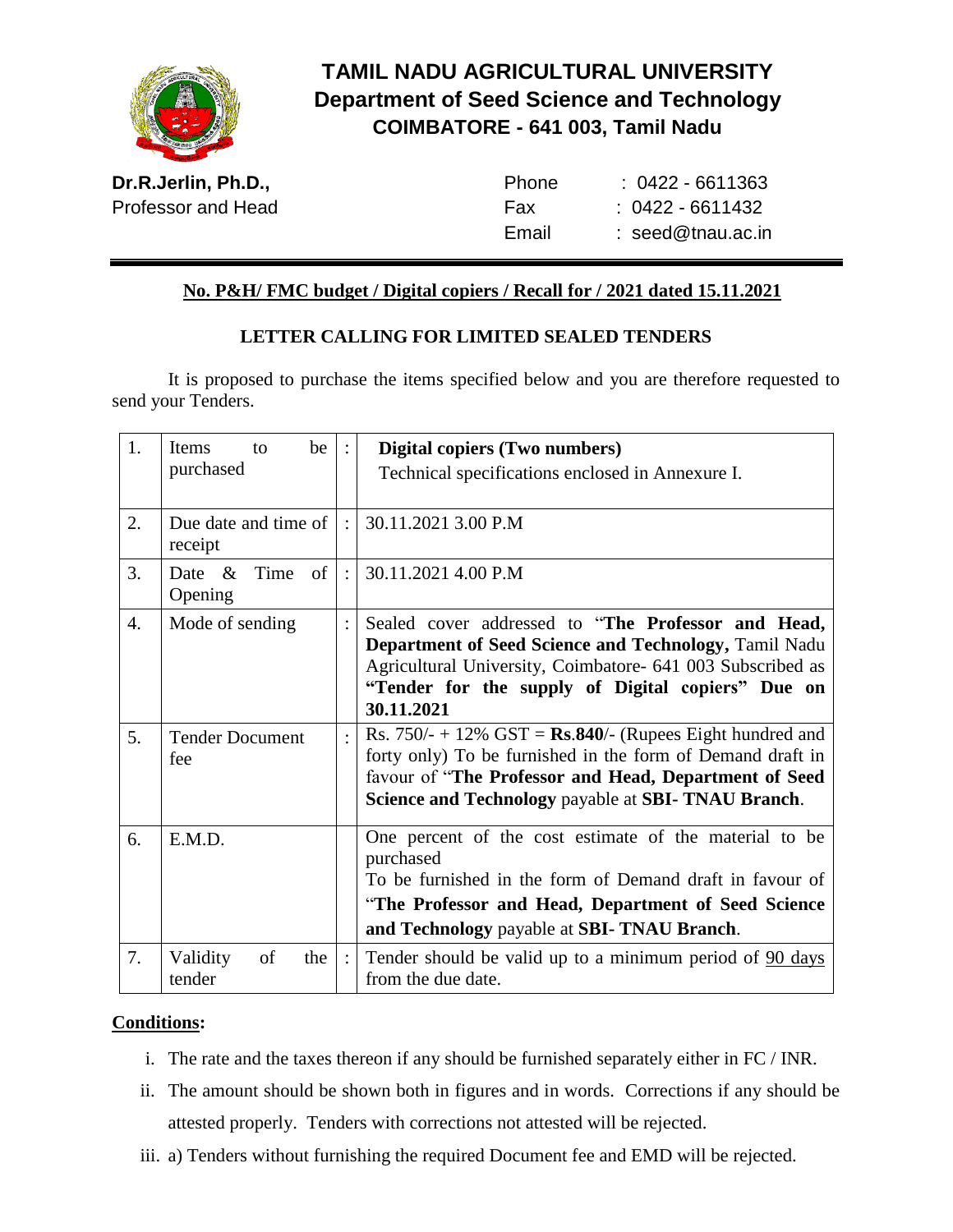- b) Tenderers claiming exemption from paying the EMD should produce necessary evidence / documents in support of their request.
- c) EMD in respect of unsuccessful tenderer will be refunded after the supply of material by L1 bidder. EMD in respect of successful tender will be refunded after the expiry of the warranty period;
- d) No interest is payable on EMD
- **iv.** Tender should be furnished for the exact specifications as given in this letter. Tenders not in accordance with the specification will be rejected. **In the case of equipments, the relevant brochure / pamphlet of the equipment containing the features and specifications should necessarily be attached with the Tender / Quotation.**
- v. The supply should be effected within 30 days from the date of purchase order.
- vi. Warranty period should be indicated. Warranty of 3 years is essential.
- vii. After warranty condition for AMC should be indicated.
- 8. If the successful tender fails to supply the item within the stipulated time, the EMD will be forfeited apart from initiating further action for consequential loss if any to the Tamil Nadu Agricultural University.
- 9. Tender shall be furnished in the prescribed format enclosed in the tender document duly signed by the tenderer accepting the condition and the tender format shall be sent. Tender not furnished in the prescribed format itself will be rejected.
- 10. Tenderer may be present or send their representative on the date of opening. The under signed has the right to accept (or) reject any tender without assigning any reason thereof.

Professor and Head Seed Science and Technology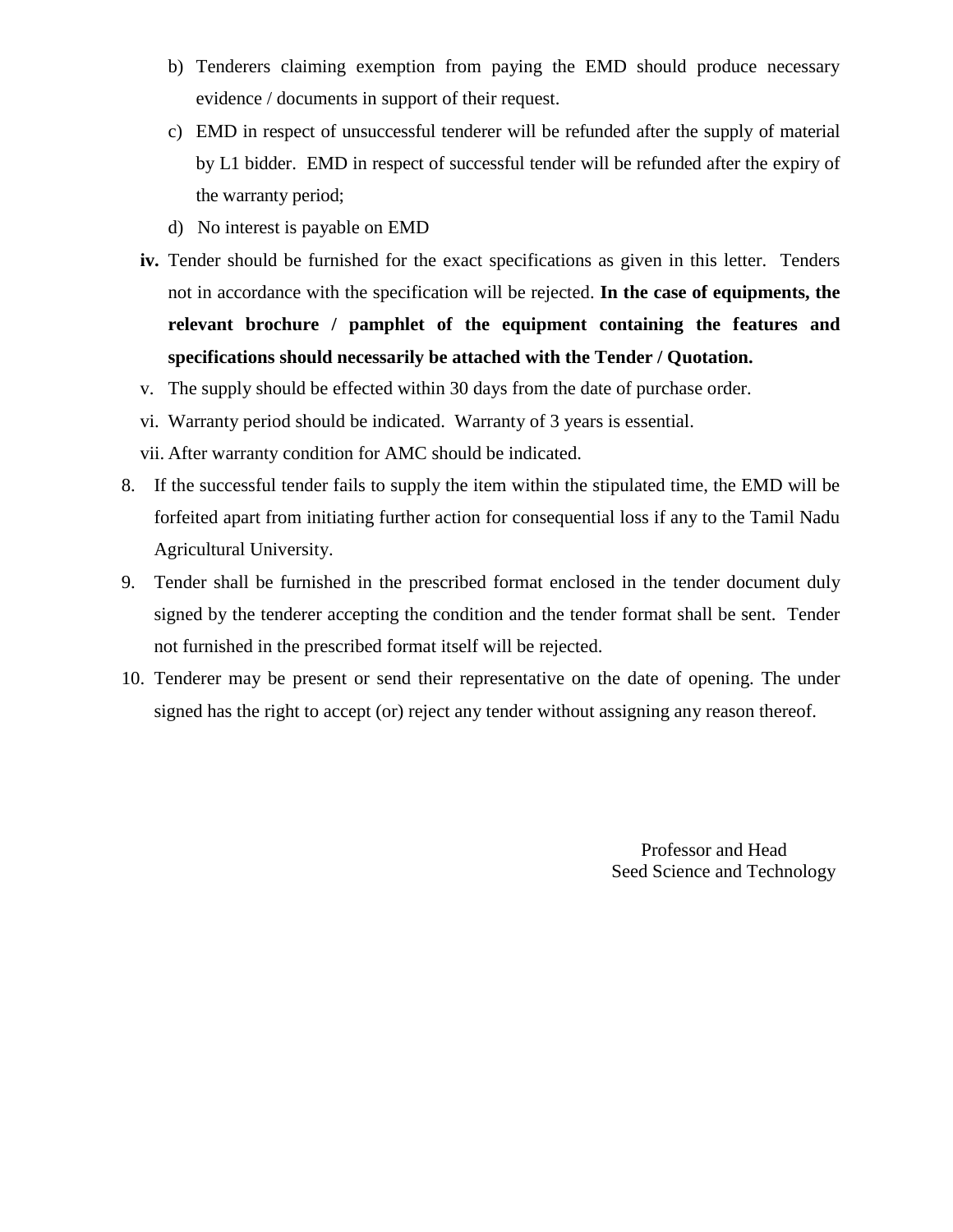### **ANNEXURE I**

### **Digital copiers**

## **Technical specifications**

| <b>Print Technology</b>                                                 | $\vdots$               | Laser                                    |
|-------------------------------------------------------------------------|------------------------|------------------------------------------|
| Type of Machine                                                         |                        | <b>Multifunction Machine</b>             |
| Type of Printing                                                        | $\ddot{\cdot}$         | Micro                                    |
| Cartridge Technology                                                    | $\ddot{\cdot}$         | Separate Drum and Toner (Dual Component) |
| Platen / Flatbed size                                                   | $\ddot{\cdot}$         | A <sub>3</sub>                           |
| Paper size (original / image) :                                         |                        | A3/A3                                    |
| RAM size (MB)                                                           |                        | 4096                                     |
| <b>Print Technology</b>                                                 | $\ddot{\cdot}$         | Laser                                    |
| Type of Machine                                                         | $\ddot{\cdot}$         | <b>Multifunction Machine</b>             |
| Type of Printing                                                        |                        | Mono                                     |
| Cartridge Technology                                                    | $\ddot{\cdot}$         | Separate Drum and Toner (Dual Component) |
| Developer Unit                                                          | $\ddot{\cdot}$         | Yes                                      |
| Platen / Flatbed Size                                                   |                        | A <sub>3</sub>                           |
| Paper size (original / image) :                                         |                        | A3/A3                                    |
| RAM size (MB)                                                           | $\ddot{\cdot}$         | 4096                                     |
| Hard Disk Capacity (GB)                                                 | :                      | $\boldsymbol{0}$                         |
| Minimum speed per minute<br>as per ISO / IEC 24734 in<br>A3 size Mono   | $\ddot{\phantom{1}}$ : | 22                                       |
| Minimum speed per minute :<br>as per ISO / IEC 24734 in<br>A3 size Mono |                        | 11                                       |
| <b>Scanning Feature</b><br>Availability                                 |                        | Yes                                      |
| <b>Duplexing Feature</b><br>Availability                                | $\ddot{\cdot}$         | Yes                                      |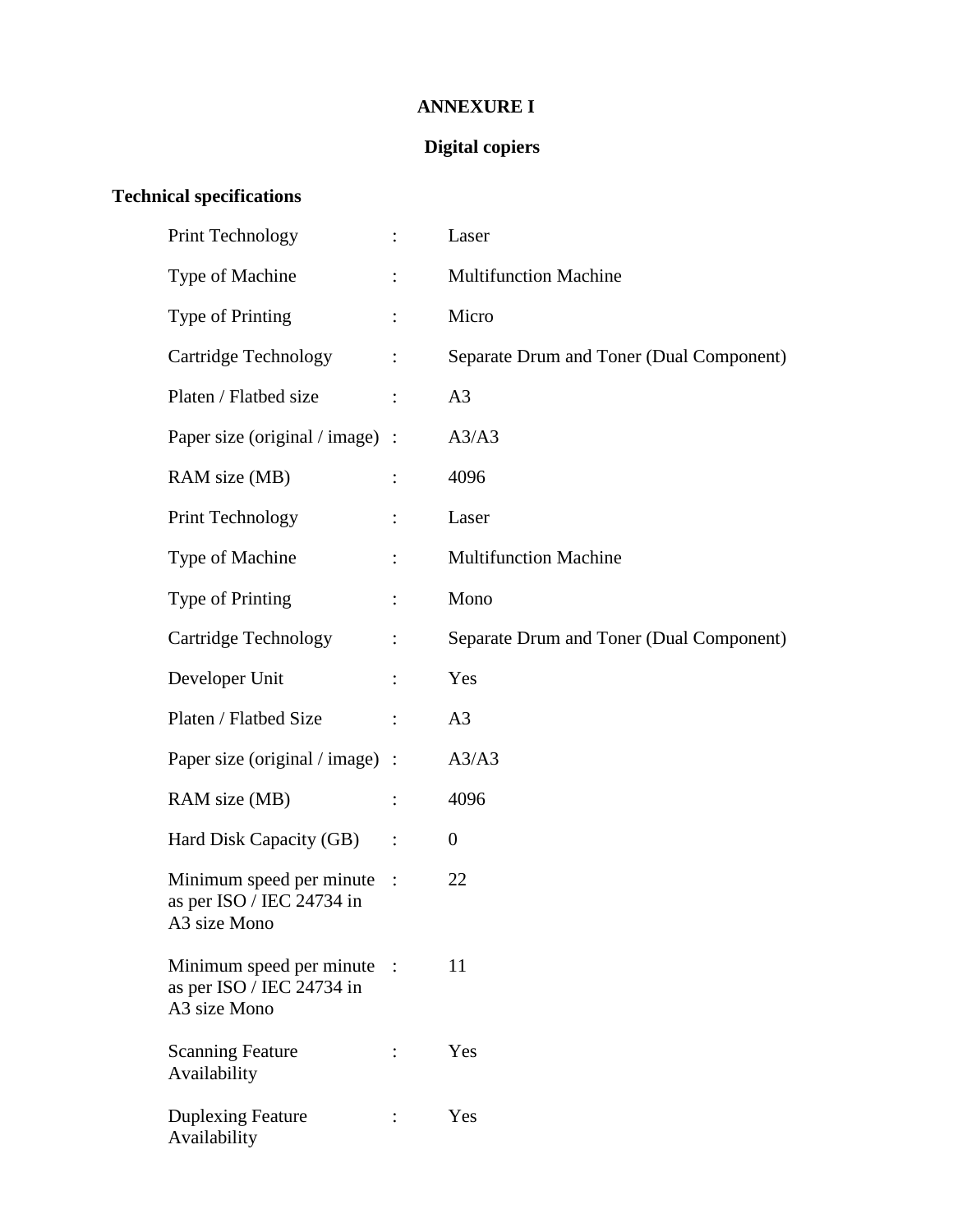| <b>Faxing Feature</b><br>Availability        | $\ddot{\cdot}$ | N <sub>o</sub>                    |
|----------------------------------------------|----------------|-----------------------------------|
| Speed of Fax, If Fax<br>Feature is available | $\ddot{\cdot}$ | <b>NA</b>                         |
| <b>Networking Feature</b><br>Availability    | $\ddot{\cdot}$ | Yes                               |
| If yes. Type of Network<br>Interface         | $\ddot{\cdot}$ | Ethernet 10/100                   |
| Wi-Fi Availability                           | $\ddot{\cdot}$ | Yes                               |
| If yes, Wi-Fi type                           | $\ddot{\cdot}$ | Wi-Fi 802 11 b/g/n & Wi-Fi Direct |
| <b>Original Document Feeder</b><br>Type      | $\mathbb{R}^2$ | DADF / RADF                       |
| Feeder Capacity (Number) :                   |                | 120                               |
| Number of Main Paper Tray:                   |                | $\overline{2}$                    |
| Each Main Paper Tray<br>Capacity (Number)    | $\ddot{\cdot}$ | 250                               |
| <b>Bypass Facility</b>                       | $\ddot{\cdot}$ | Yes                               |
| If Yes, Bypass Tray<br>Capacity              | $\ddot{\cdot}$ | 100                               |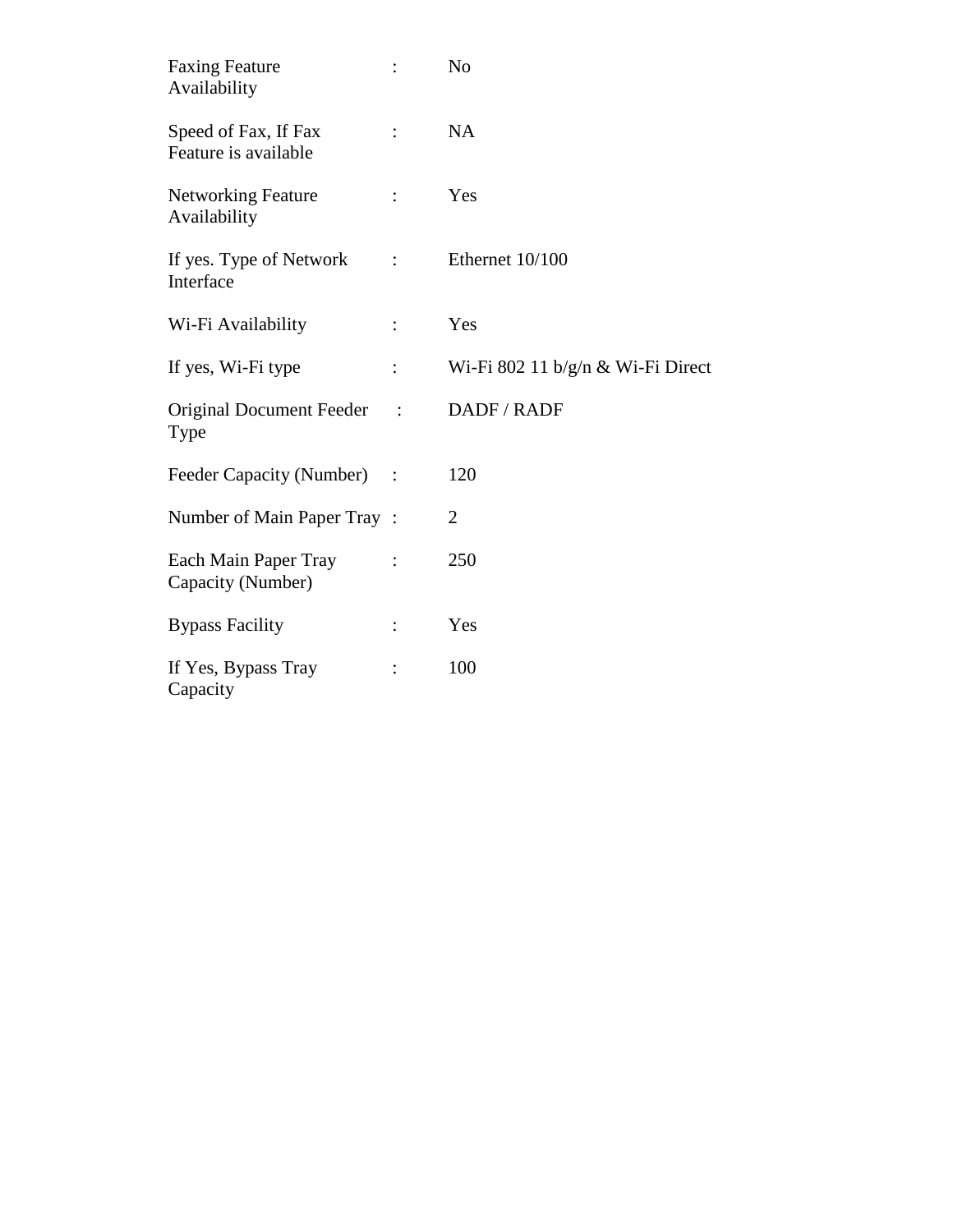#### **TAMIL NADU AGRICULTURAL UNIVERSITY**

Office of the Professor and Head Department of Seed Science and Technology Tamil Nadu Agricultural University Coimbatore- 3

#### **TENDER SCHEDULE**

Tender schedule for the supply of **Digital copiers** to the Department of Seed Science and Technology Tamil Nadu Agricultural University, Coimbatore - 3.

| Sl.No.           | <b>Particulars and Specifications</b>                   | Quantity<br>required | Unit<br>price<br><b>FC/INR</b> | <b>Total</b><br>Cost<br>FC/<br><b>INR</b> |
|------------------|---------------------------------------------------------|----------------------|--------------------------------|-------------------------------------------|
| 1.               | <b>Technical specifications</b>                         | Two                  |                                |                                           |
|                  | See Annexure I                                          | numbers              |                                |                                           |
| 2. a.            | Origin (Imported/Indian make)                           |                      |                                |                                           |
| 2.b.             | Make and Model (Brand name to be specified)             |                      |                                |                                           |
| 3.               | Cost/Rate of the material/equipment offered by the firm |                      |                                |                                           |
| $\overline{4}$ . | <b>VAT</b>                                              |                      |                                |                                           |
|                  | VAT if any<br>a)                                        |                      |                                |                                           |
|                  | b) VAT Number                                           |                      |                                |                                           |
| 5.               | <b>GST</b>                                              |                      |                                |                                           |
|                  | GST if any<br>a)                                        |                      |                                |                                           |
|                  | b) GST Number                                           |                      |                                |                                           |
| 6.               | Custom & Central Exercise duty (imported items)         |                      |                                |                                           |
| 7.               | <b>Customs Clearance charges</b>                        |                      |                                |                                           |
| 8.               | Insurance                                               |                      |                                |                                           |
| 9.               | <b>Transport and Delivery</b>                           |                      |                                |                                           |
| 10.              | Installation                                            |                      |                                |                                           |